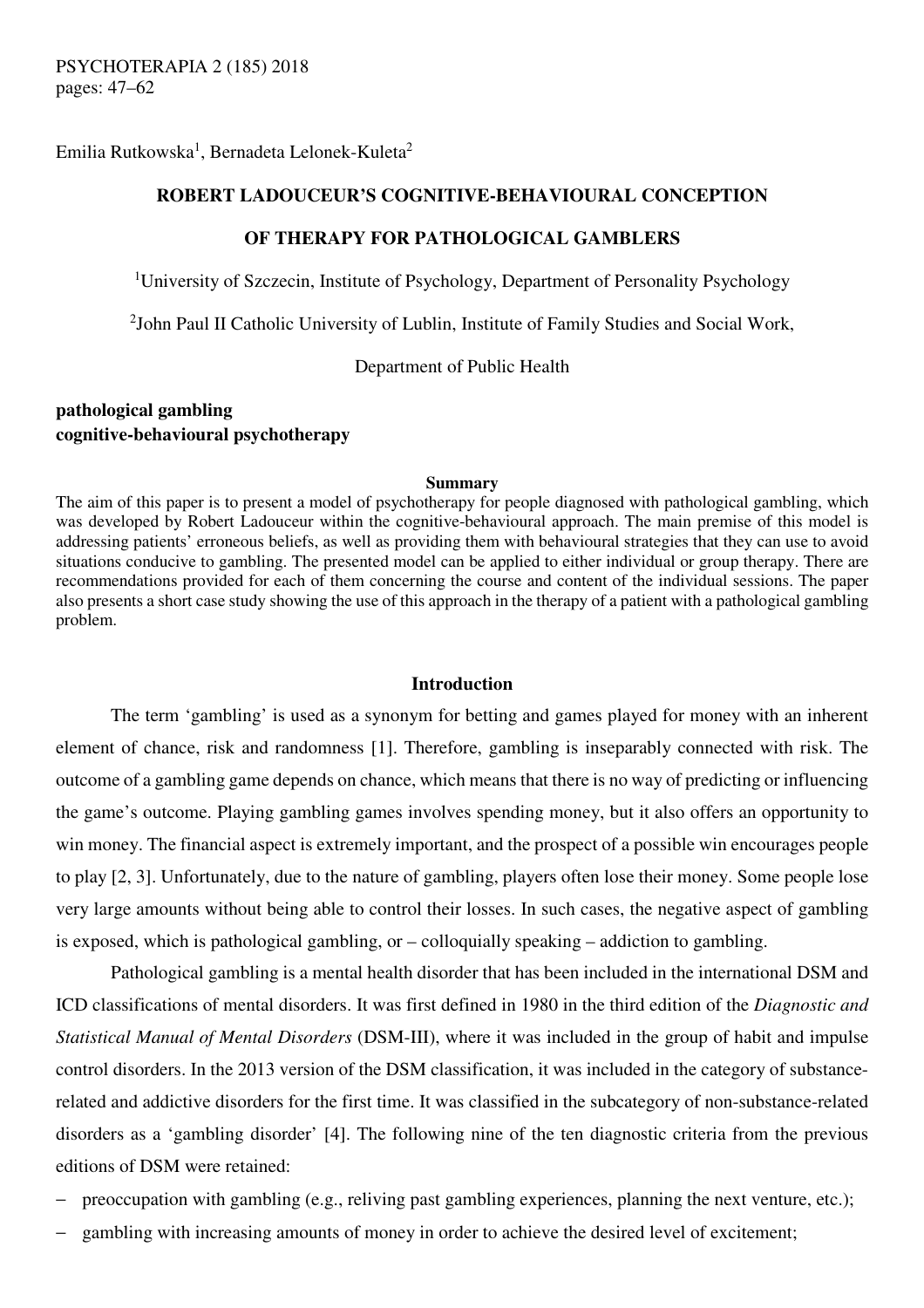- − repeated unsuccessful efforts to control, cut back, or stop gambling;
- − restlessness or irritation when attempting to cut down or stop gambling;
- treating gambling as a way of escaping from problems or relieving a dysphoric mood (feelings of helplessness, guilt, anxiety, depression, etc.);
- after losing money gambling, often returning another day to get even;
- lying to family members, the therapist or others to conceal the extent of one's involvement with gambling;
- − jeopardizing or losing significant relationships, job, or educational or career opportunity because of gambling;
- − relying on others to provide money to relieve desperate financial situations caused by gambling [5].

The criterion about committing illegal acts to finance gambling has been removed. It is worth emphasizing that pathological gambling has been included in the category of addictive disorders as the only one among the now broadly understood 'behavioural addictions'. It should also be noted that, due to a relatively long research tradition [6-8], it is one of the best-known "isms" (e.g. workaholism, shopaholism, etc.).

#### **Development of pathological gambling**

One of the first clinician-researchers studying pathological gambling was Robert Custer, who wrote many papers on the diagnosis of this disorder and opened the first gambling treatment clinic in Brecksville, Ohio [9]. According to him, there are four phases in the development of pathological gambling:

- 1. the winning phase,
- 2. the losing phase,
- 3. the desperation phase,
- 4. the hopelessness phase.

In the first phase, people discover gambling, which is very often associated with the initial big win, i.e. winning a relatively large amount of money in the game. This event is a source of a lot of strong, positive emotions and faith in subsequent wins. It triggers a desire to continue gambling, which makes it a consciously sought-after form of entertainment. Carrying on gambling inevitably involves more and more frequent losses that a person tries to recoup by gambling increasingly more money. One of the characteristics of this phase is "chasing losses".

In the second phase, the gambler begins to lie to the family to hide their activities, they continue to gamble and still believe in winning despite suffering successive losses. At the third stage, the problems caused by gambling are so serious that the gambler begins to experience them in various aspects of life – they lose their job, their relations with relatives deteriorate, they have serious financial problems. All this translates into their emotional state and makes them experience strong psychological stress, but they paradoxically continue to believe in winning. Feeling embarrassed and worried, they keep at a distance from other people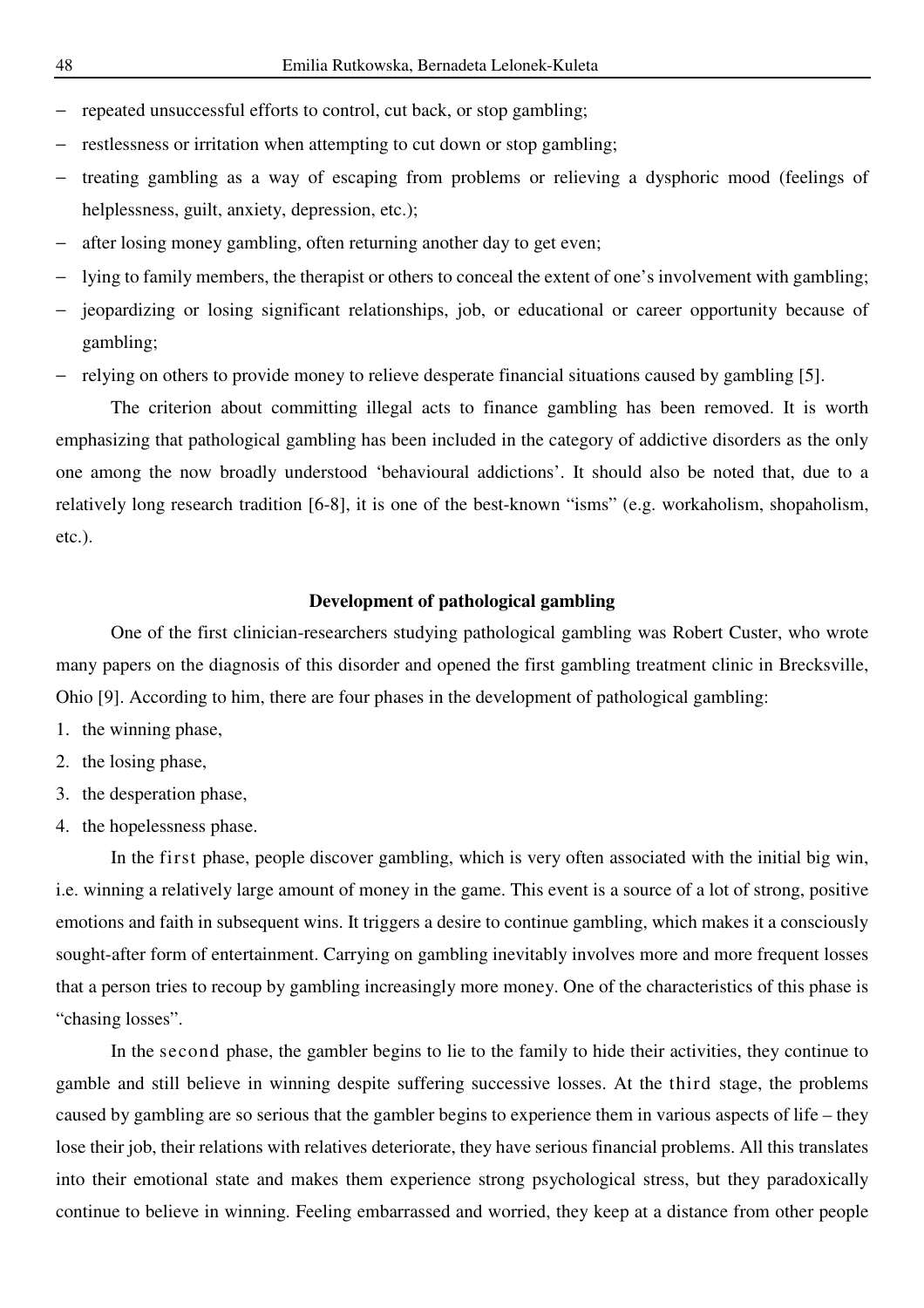and shut themselves away in their own world dominated by problems related to gambling. In the fourth phase – hopelessness – they lose faith in the possibility to quickly improve their situation, they feel overwhelmed by difficulties and unable to overcome them. At this stage, the gambler may seek help, feeling that they have nothing more to lose (so far, they believed in gambling and were not ready to give it up). However, they may also look for an escape in psychoactive substances or try to take their own life, which is a particularly serious threat in this phase [10].

# **Typology of pathological gamblers**

Although all pathological gamblers follow the same path to developing their addiction, they cannot be reduced to a "common denominator". There are many studies that allow us to understand the psychological profile of a gambler [11–14]. Alex Blaszczynski's typology of gamblers seems particularly interesting and close to clinical observations [15]. He distinguishes three types of gamblers, i.e. the normal gambler, the biologically vulnerable gambler, and the emotionally vulnerable gambler. The first type of gamblers is characterised by the lack of psychopathological symptoms preceding the gambling addiction. Such symptoms may appear in connection with the addiction. The development of addiction in this type of gamblers is often accompanied by social factors (e.g. their friends are also gambling) and making mistakes in estimating the probability of winning due to cognitive biases. Given the least serious nature of their disorder, such gamblers tend to achieve the best results in therapy and show the greatest motivation to change.

The second type of gamblers exhibit mental health disorders prior to the development of the gambling addiction. They could have had traumatic experiences in the past that made them more emotionally vulnerable. Gambling may be a way for them to escape such difficult experiences. In their therapy, the other disorders should be addressed first, which should include developing the patient's life competences and coping skills. The third group are people who have neurological problems with concomitant antisocial disorders. Their EEG graph resembles that of children with attention deficit. These gamblers started their gambling "career" very early and they often have other behavioural disorders, criminal tendencies, addictions, etc. They make the least progress in therapy due to the lack of willingness to change their behaviour. Therefore, treatment should include building their motivation and, due to the neurological basis of their disorders, it should be supplemented by pharmacological treatment. According to Blaszczynski, the prerequisite for addiction is the presence of games (ecological factor), which overlaps with psychological predispositions. He maintains that, in each case, addiction develops by means of conditioning [15].

#### **Epidemiology**

In Poland, there is still a shortage of nationwide studies on the scale of behavioural addictions, including pathological gambling. Research carried out in 2011–2012 shows, however, that nearly fifty thousand people in Poland are addicted to gambling, and two hundred thousand are at risk of developing this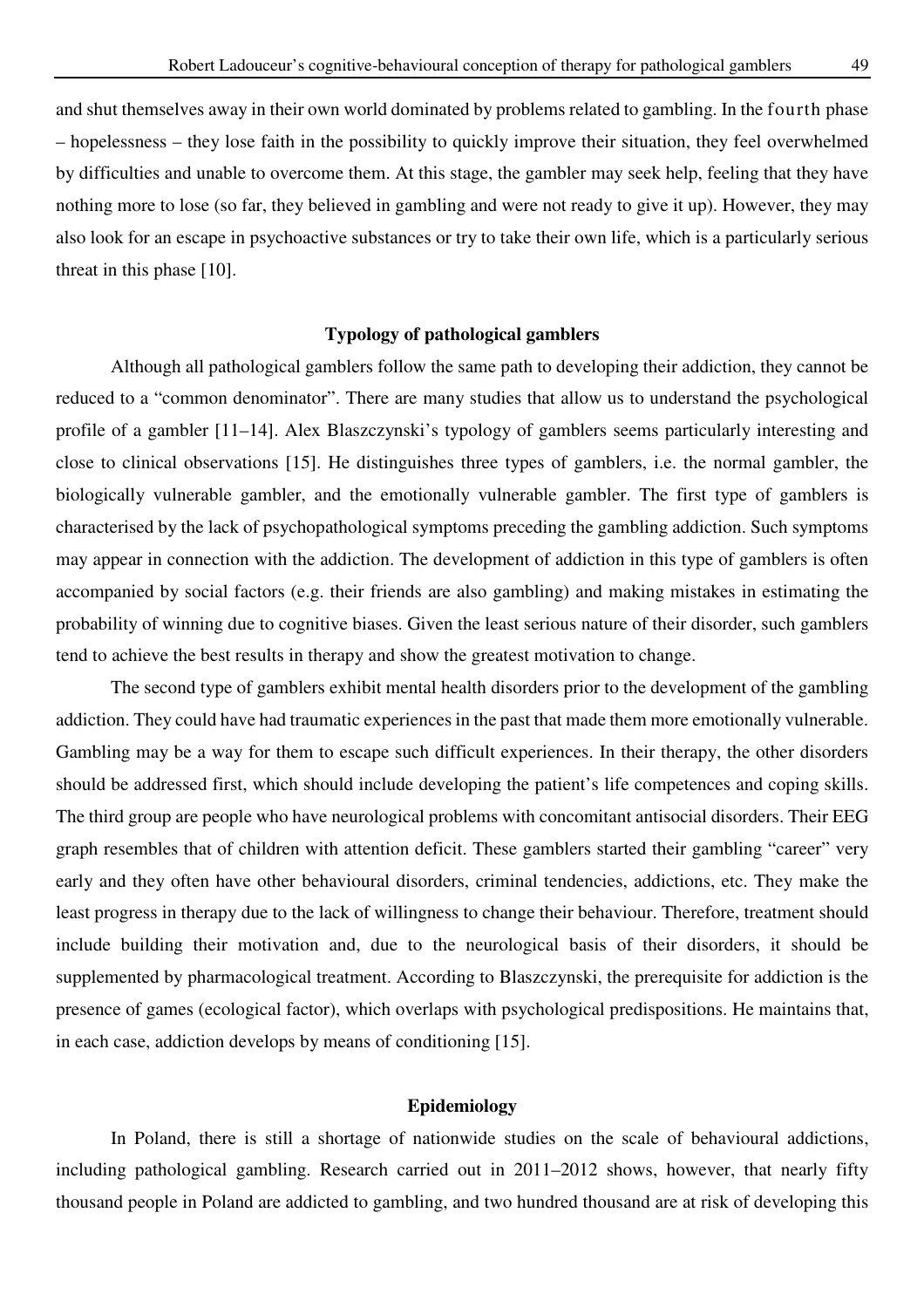addiction, including especially people under 34 years of age. In addition, nearly a quarter of people over 15 years of age in Poland played for money during the year preceding the research [16].

In terms of worldwide statistics, it is estimated that about 1–2.5% of society are pathological gamblers [17–19]. Some sources also indicate a much greater intensity of the problem in particular parts of the world, such as the state of Mississippi in the USA (4.7%) [20] or Alberta in Canada (8.6%) [21].

# **Therapy for pathological gambling**

Although the problem of gambling affects from 1% to 2% of the population [17–19], no attempts have been made for a long time to develop a special therapy program for people with a pathological gambling problem. Therapies for so-called 'behavioural addictions' were dominated by the treatment model used in aid programs for people addicted to psychoactive substances: alcohol and drugs. It was usually a group therapy model related to the concept of a therapeutic community, or the Minnesota Model. Patients with a pathological gambling problem were often placed in groups for people with an alcohol or drug addiction, and their problems were addressed using similar assumptions and therapy methods as is the case of patients addicted to chemical substances [16, 22, 23]. Currently, several types of therapeutic measures are implemented with respect to people with a gambling problem. They include: psychodynamic therapy, family therapy, self-help group therapy (Gamblers Anonymous), behavioural therapy, and cognitive-behavioural therapy [24].The psychodynamic therapy for gamblers focuses on the search for the main intrapsychic conflict underlying maladaptive behaviours and on the analysis of the function and significance of the symptom, i.e. engagement in gambling. In addition, psychodynamic therapists concentrate also on helping the patient deal with shame and the feeling of guilt, which are related to the consequences of gambling they are facing, and on the analysis of defence mechanisms used by gamblers, such as avoidance, acting out, rationalization, minimization [24, 25]. When working with patients with a gambling problem, family therapy under the systemic approach is also used. The systemic approach assumes that a family is a whole, not a sum of parts, so any change in one of its members entails a change in the whole system. Thus, the pathological gambling problem of one of the family members affects and changes the way the whole family functions. For this reason, in family therapy, it is assumed that changing the patterns of intra-family interactions – reducing the intensity of conflicts and tensions – helps to change the behaviour of the gambler. In addition, family is used in the work with gamblers as a source of confrontation and support for the person with a gambling problem [24, 26].Treatment measures for people with a gambling problem also include Gamblers Anonymous self-help groups, whose philosophy and support program are based on the popular Alcoholics Anonymous recovery program. The main therapeutic factors in these groups are structure and support. The most important recommendations for members of Gamblers Anonymous groups are that the person with a gambling problem: (1) participates in as many meetings of self-help groups as possible, (2) refrains from gambling, even in situations where gambling does not involve winning money, (3) focuses on the "here and now", with the intention not to gamble on that day, (4) interacts with other people in the group to get support [23, 24]. Behavioural therapists have also undertaken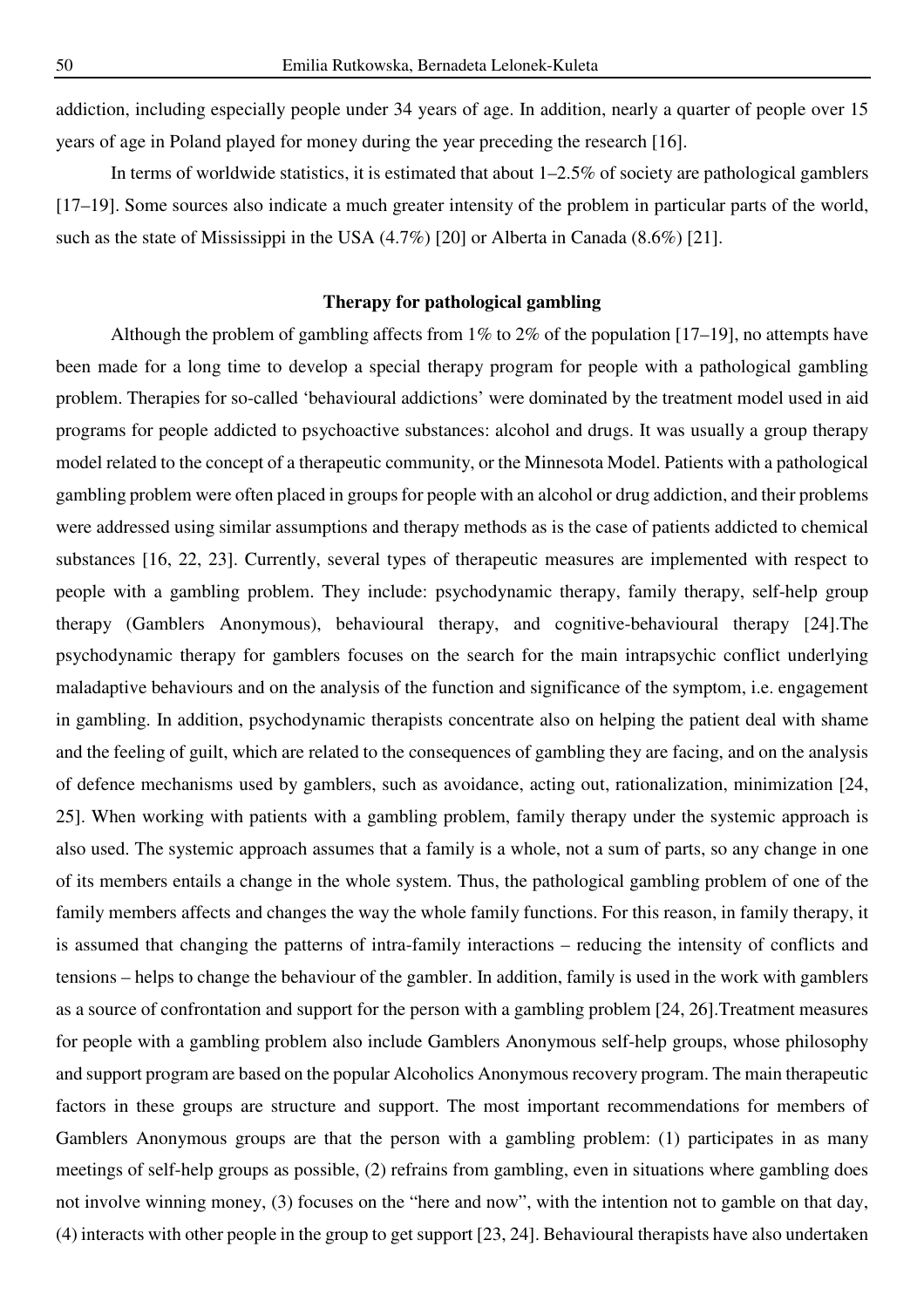operant conditioning. McConaughey, Armstrong, Blaszczynski and Allock [24] propose to work with gamblers using desensitization and guided imagery relaxation. During a therapy session, the patient imagines a gambling situation, which is likely to trigger a physical and emotional response in their body. The therapist can then propose breathing techniques and other relaxation techniques in order to bring the excitation to the optimal, desired level. Concepts of therapeutic work with gamblers have also been developed on the basis of the cognitive-behavioural approach. Professor Robert Ladouceur from the University of Laval in Canada, together with a team of fellow researchers, was one of the first to develop a comprehensive therapy program for people diagnosed with pathological gambling, which was based on the cognitive-behavioural approach [27]. So far, this approach has been successfully used in treating depression, anxiety disorders (generalized anxiety disorder, social anxiety disorder, panic disorder), psychoactive substance abuse, eating disorders, personality disorders, or in the treatment of psychoses [28], hence the idea to use it in therapies for gamblers as well. This approach assumes that therapeutic measures should focus on two main dimensions: (1) the behavioural dimension, which is associated with learning new behaviours, and (2) the cognitive dimension, involving the construction of new, more adaptive beliefs. The construction of new beliefs and alternative thoughts is connected with the hypothesis put forward by cognitive therapists that distorted, maladaptive thinking underlies all mental disorders, and that the patient's mental state can be improved by changing their way of thinking and helping them to develop a realistic view of reality, which in turn leads to changes in their emotional responses and behaviours. In most forms of therapy, "treatment is based on the cognitive model of a particular disorder and its application to the conceptualization or understanding of the problem of a given patient" [28, p. 3]. In the cognitive-behavioural approach, conceptualization of the problem in order to understand the patient usually consists in identifying the mechanisms in the sphere of thinking and behaviours that have led to the development of the disorder and contribute to the patient's current behavioural difficulties. However, this approach is not focused on the analysis of the past, but on the current way of thinking and behaviours [29].

The cognitive model of pathological gambling is based on the assumption that pathological gamblers develop specific cognitive disorders. To identify the core of cognitive distortions, the researchers studying pathological gambling used an experimental procedure based on the "loud thinking" technique. They observed people during gambling and asked them to speak their thoughts out loud. The experiment was recorded and the content of the statements made by the gamblers was then analysed by research teams [30–32]. On this basis, several types of cognitive distortions characteristic of gamblers have been distinguished [33], which are concerned with:

− the assessment of own skills and situations with respect to which pathological gamblers overestimate their ability to influence the outcome of random events and incorrectly assess the situation, thereby fostering the illusion of control,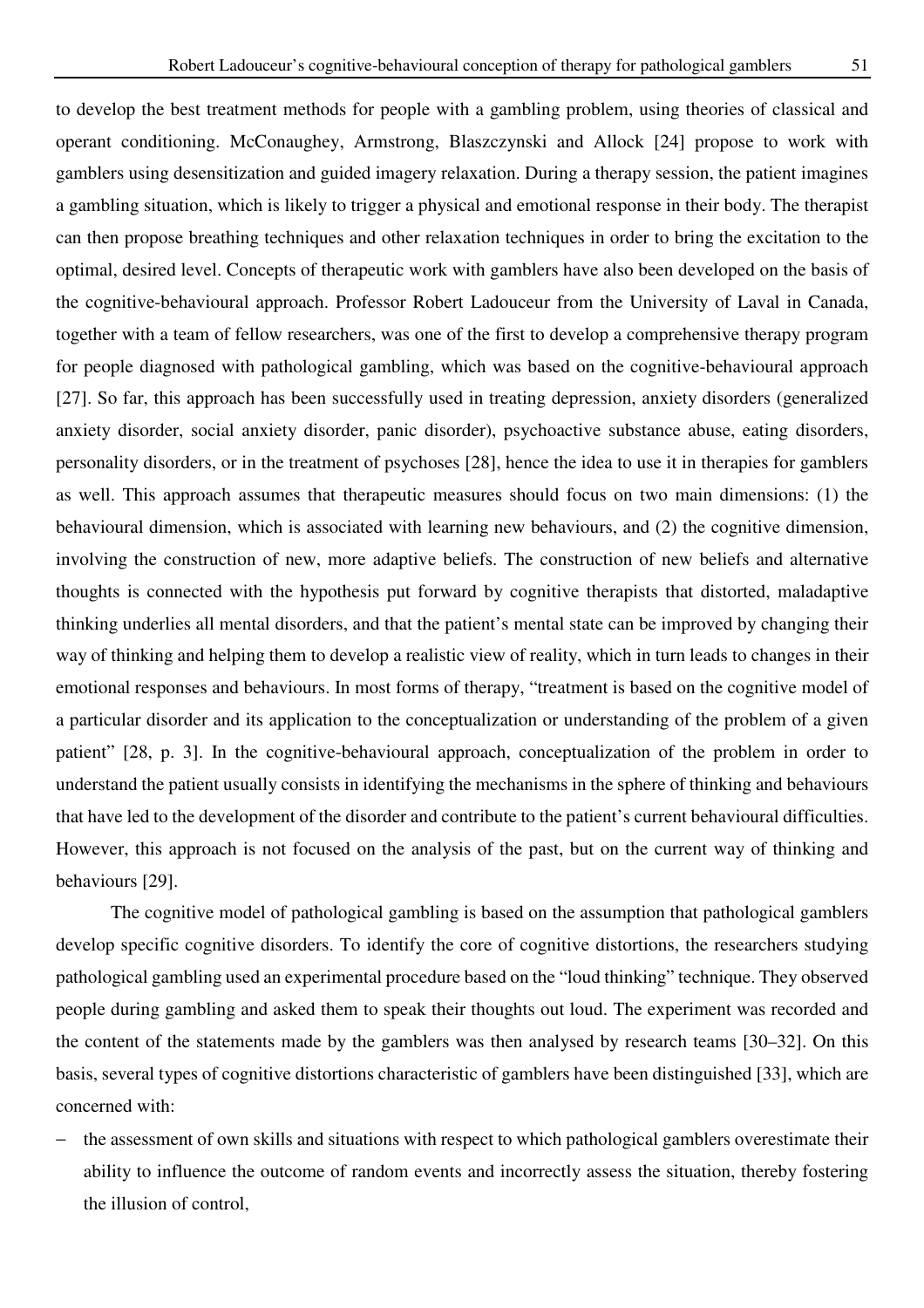- beliefs about having special personal characteristics that increase the probability of winning (e.g. the belief that "I'm lucky by nature", "fate is on my side", "winning is the answer to my prayers") or belief in superstition ("if I play with my left hand, I'll definitely win", etc.),
- selective memory a person with a gambling problem focuses only on situations related to winning, completely ignoring losses and defeats or attributing them to random external factors,
- an erroneous perception of the probability of winning, misunderstanding the independence of plays, anticipating upcoming wins after a series of losses or hoping to win the money back, assessing losses as "near wins" ("because only one grape was missing", "because it was the number just next to mine") [30, 33, 34].

The identification of cognitive disorders specific to gamblers made it possible to develop a therapeutic program intended for people with a pathological gambling problem. The method of therapeutic work proposed by Ladouceur's team is one of the more coherent and comprehensive programs. They developed a concept of work with people who have a gambling problem, which can take the form of an individual or group therapy [30]. The uniqueness of Ladouceur's approach in comparison to other cognitive-behavioural approaches adopted in the work with gamblers is that, in his opinion, the most crucial misconception held by gamblers is the misunderstanding of the notion of randomness and confusing gambling with games of skill and competence.

# **Individual therapy for pathological gambling under Ladouceur's approach**

# Treatment schema

The program of individual therapy for pathological gambling proposed by Ladouceur's team consists of twelve to fifteen therapy sessions. The first two sessions, which are diagnostic in nature, are devoted to completing questionnaires by the patient, assessing the level of their motivation, setting therapeutic goals and conducting a diagnostic interview. If a serious disorder co-occurring with pathological gambling is diagnosed (e.g. depression, bipolar disorder, chemical dependence), the patient is referred to a specialist in order to treat this disorder first. The next eight to ten sessions are therapeutic in nature and conducted on the basis of the cognitive approach. During the first session of this part of the therapy, the patient analyses one gambling situation with the assistance of the therapist. Two subsequent sessions focus on working with the patient on defining the concepts of 'chance' and 'high-risk situation'. The aim of the next two is to discuss the phenomenon of cognitive bias with the patient. The final sessions of this part of the therapy are exercise sessions, during which the patient learns to work on their way of thinking about gambling. Depending on the patient's needs, there are three to five exercise sessions. The third series of sessions, which comprises one or two meetings, is concerned with relapse prevention. The last part consists in post-treatment assessment carried out during one session. The therapy concludes with three meetings that take place after the end of treatment: the first one is after three months, the second – after six months since the final assessment, and the third – one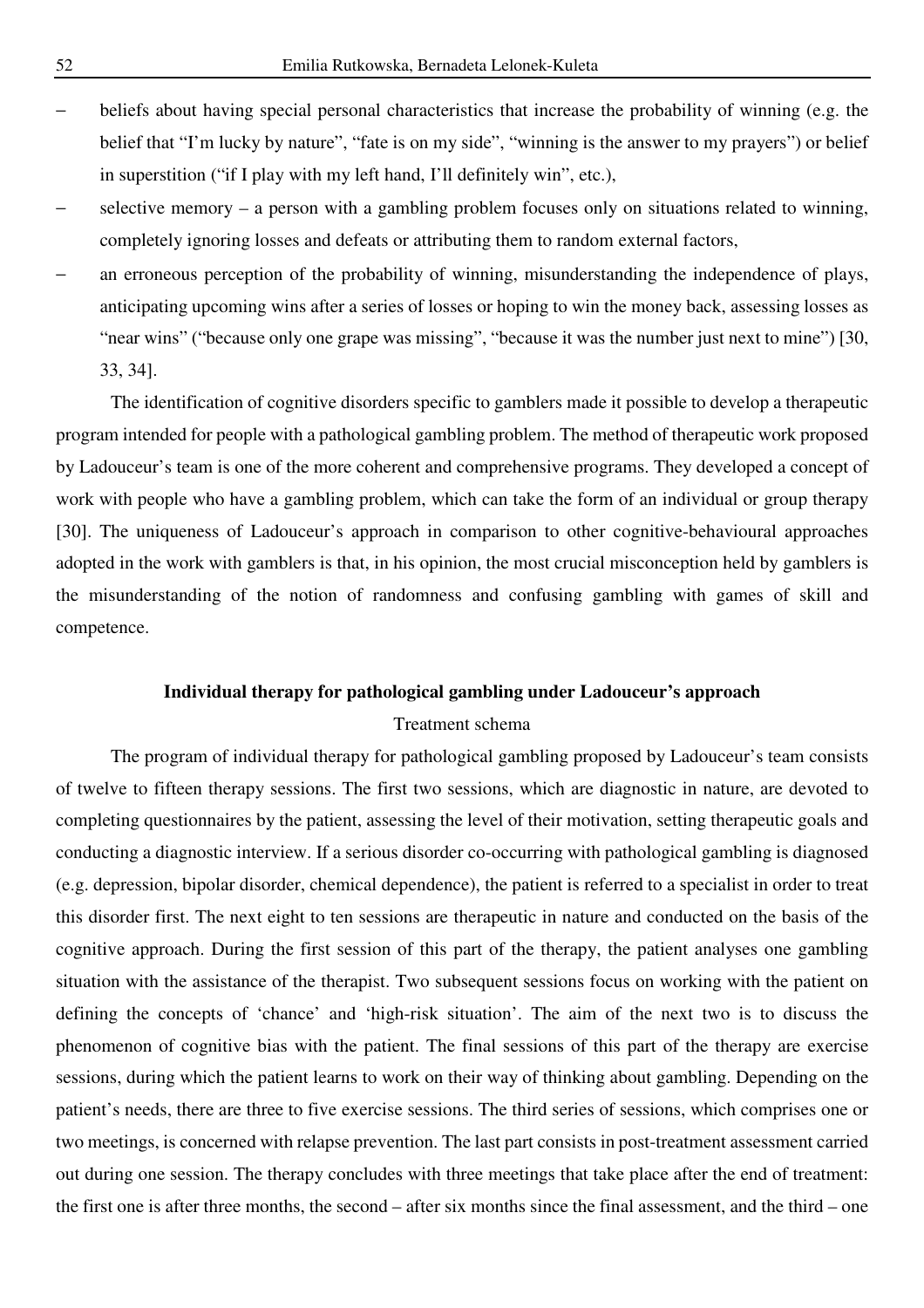year after the end of treatment. Their aim is to assess the patient's condition, continue constructive changes and preserve the effects of the treatment. The therapy schedule is presented in Table 1.

| Table 1. The schema of Ladouceur's therapy program for pathological gamblers |  |
|------------------------------------------------------------------------------|--|
|------------------------------------------------------------------------------|--|

Adapted by Bernadeta Lelonek-Kuleta from Ladouceur et al., 2000, p. 10. [35]

The schema presented above is very general. Although it does not include any session devoted to behavioural therapy, according to Ladouceur its elements can also be used in the treatment. The author emphasizes, however, that in contrast to the cognitive dimension, which is crucial and necessary in the therapy, behavioural treatment is not obligatory and is undertaken in response to the needs of a particular patient [16].

# Initial diagnosis

The aim of diagnostic sessions, apart from making a diagnosis, is to achieve some other goals as well, which include:

- making first contact with the patient and building a relationship based on trust,
- learning the patient's motivation to ask for help,
- setting therapeutic goals,
- identifying the nature of the patient's gambling behaviours and their way of understanding gambling,
- assessment of the patient's perception of their own effectiveness in dealing with high-risk situations and their sense of control over gambling,
- assessment of the consequences of gambling in various areas of the patient's life,
- ruling out other mental health disorders [27].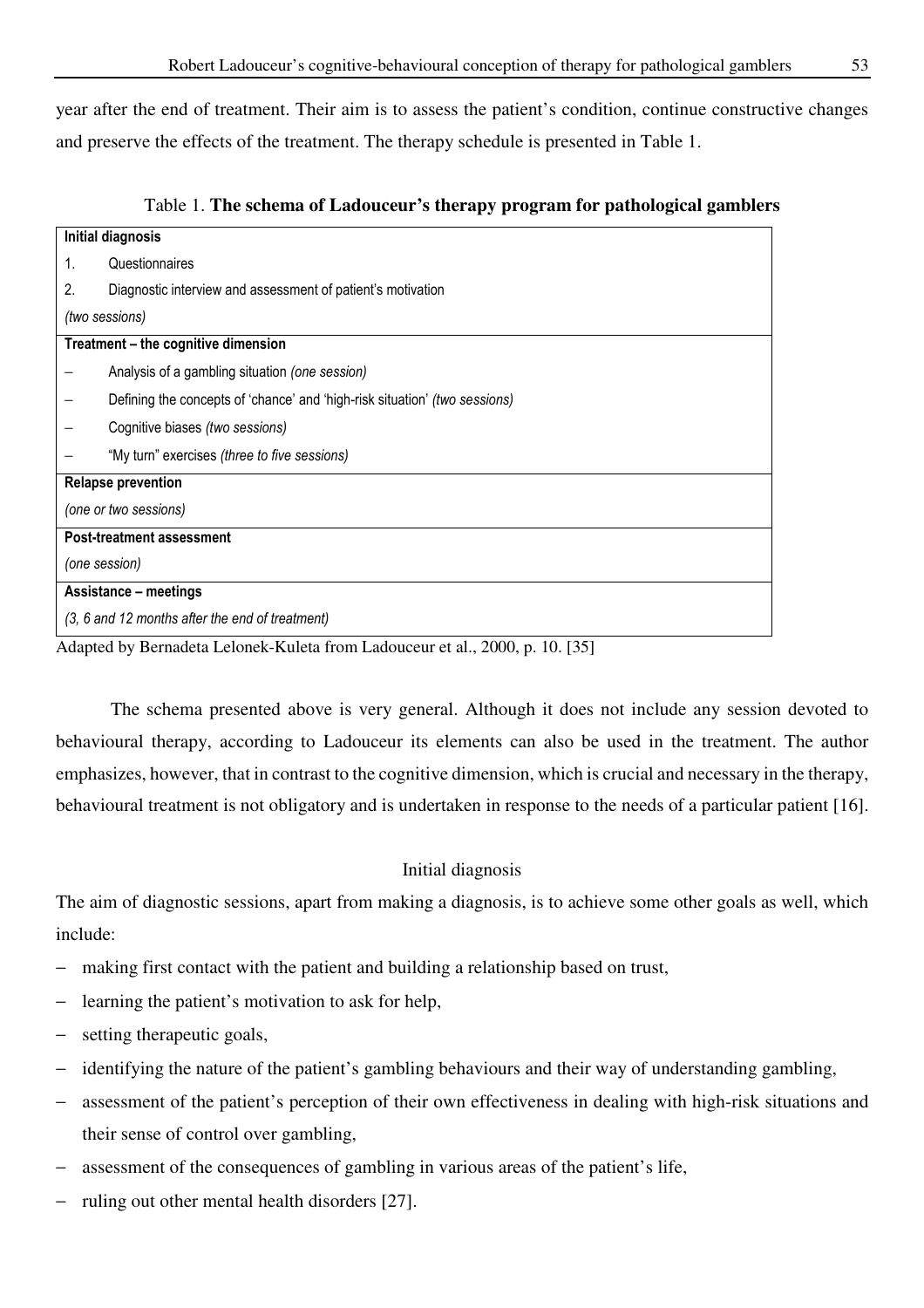The initial diagnosis is based on the results of the questionnaires completed by the patient and a semistructured diagnostic interview (*L'Entrevue diagnostique sur le jeu pathologique – révisée*)*.* This process can be carried out in one of two ways. The first is by sending a set of questionnaires to the patient seeking help from a specialist, so that they can fill them in before the first session, when a diagnostic interview will be conducted. Alternatively, the patient may receive the questionnaires after the first session – diagnostic interview – to fill them in at home and discuss them with the therapist during the second diagnostic session. The order is not relevant, but it is important that the diagnosis is completed before starting any therapeutic intervention. The diagnostic interview comprises 45 questions regarding, e.g., the patient's motivation to seek consultation, the nature of gambling, its consequences, the patient's lifestyle, other addictions, sense of control over gambling, as well as diagnostic criteria for pathological gambling according to DSM-IV. Therapeutic goals are established before any work with the patient begins. Apart from abstinence, reduction of gambling can also be a goal of therapeutic work under Ladouceur's approach. What is important is that the goal is set by the patient themselves and that it is something that they personally strive to achieve and feel capable of achieving. Forcing the patient to abstain from gambling is detrimental to their motivation and may lead to discontinuation of therapy.

## Treatment – the cognitive dimension

Cognitive therapy proceeds in precisely defined and ordered stages. A guide for therapists and a guide for patients have been developed for each of these stages. The guide for therapists contains guidelines on the goals specific to a given stage, its course and exercises recommended to the patient. It may also include additional explanations and clinical examples. The guide for patients also contains a brief description of the goals to be achieved at each stage of treatment, as well as a task to complete [38]. Individual sessions follow a similar pattern. At the beginning of each session, the therapist receives the exercise completed by the patient and talks to them about what happened since the last session in terms of the patient's gambling-related behaviour. Then, the therapist introduces and describes the next aspect of the therapy and discusses it with the patient. At the end, the patient is given another task from the guide concerning the issue addressed during the session.

# Analysis of a gambling situation

The first therapeutic session is devoted to the analysis of a gambling situation. The aim of this session is to:

- − identify the gambler's erroneous thoughts related to gambling mainly their beliefs about winning and the tendency to try to predict the outcome of the game,
- discover the factors that trigger the desire to gamble, as well as the thoughts and emotions that accompany them,
- specify in detail the patient's own style of gambling,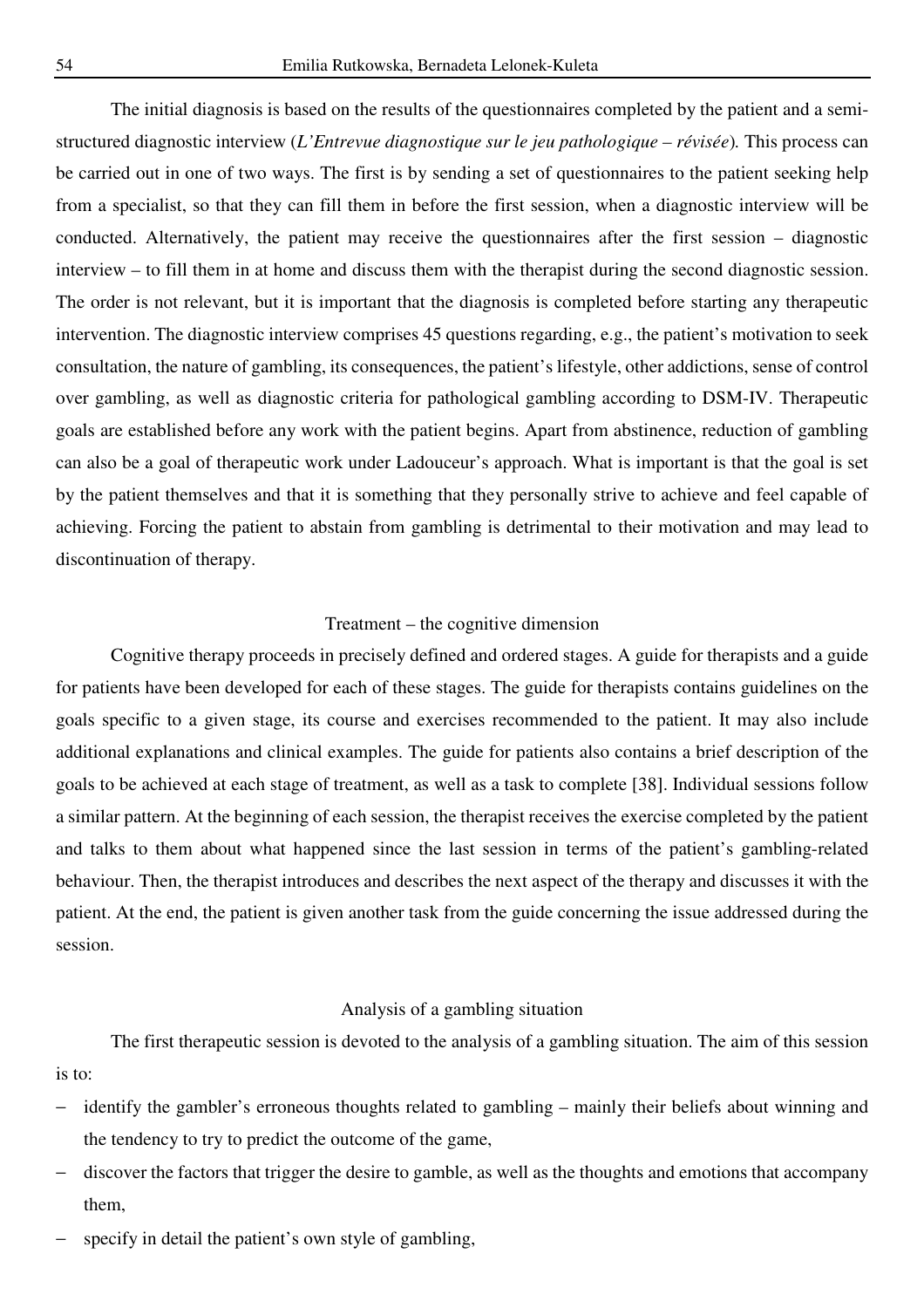understand the reasons why the patient gambles and the reasons why they cannot stop doing it.

During the session, the patient is asked to recreate in their memory their last gambling experience and describe in minute detail their thoughts and emotions at that time. The "loud thinking" technique is used at this point, which involves reporting aloud all that was happening in the gambler's head during that situation.

Defining the concepts of 'chance' and 'high-risk situation'

The second stage of the therapy consists of two sessions, the aim of which is to:

- − specify in detail the concept of chance together with the patient,
- make a distinction between games of skill and gambling games,
- sensitize the gambler to high-risk situations and their inner dialogues, as well as develop their ability to recognize them,
- make the gambler aware of the influence of their inner dialogues on the decisions they make with respect to gambling,
- explain to the gambler the relationship between their behaviour and excessive gambling.

At this stage, it is important to effectively sensitize the gambler to the concept of chance on the basis of the observation that the majority of compulsive gamblers misunderstand it, and thus their desire to gamble is intensifying. The correct understanding of chance is that the outcome of an event based on chance is impossible to predict or control. The results of misunderstanding the concept of chance include confusing gambling games with games of skills, which the player can improve and thus influence the game's outcome.

# Cognitive biases

At the next stage, the gambler's erroneous thoughts regarding the estimation of the probability of winning are addressed. This issue is the main focus of two sessions, which aim to:

- − provide the gambler with knowledge about various gambling "traps" so that they can become aware of their own erroneous thoughts,
- sow a seed of doubt in the gambler's mind regarding their beliefs about gambling.

In order to familiarize the patient with cognitive biases, the therapist provides them with a text describing this phenomenon. It is important to arouse in the gambler the belief that erroneous thoughts are the primary cause of the gambler's inability to manage their excessive gambling. When analysing the text, the therapist and the gambler return to the analysis of the gambling situation with special emphasis on the thoughts accompanying the game. Together, they discuss these thoughts, assessing the extent of their consistence with the definition of chance developed earlier.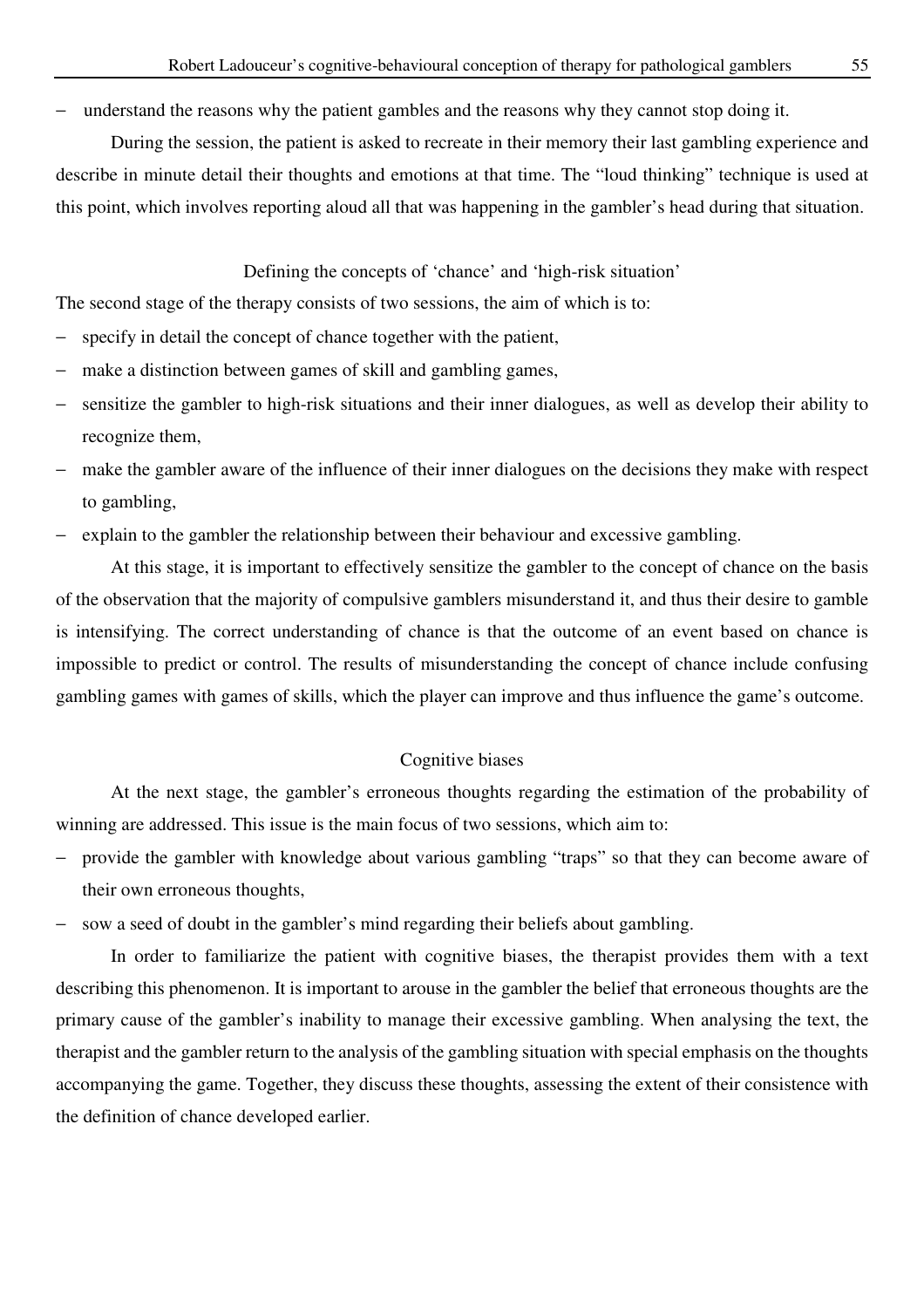#### "My turn" exercises

Most sessions (three to five) are devoted to the patient developing their own skills. At this stage, the patient needs to:

- − learn to question their own erroneous thoughts,
- realize that they have the ability to decide whether to gamble or not the purpose of the exercises is to teach them how to manage their own thoughts.

The goal is to reinforce the gambler's beliefs about the strong connection between their thoughts and gambling and that giving up gambling is their own choice. According to Ladouceur, this element is the essence of therapeutic activities, thanks to which the gambler changes their attitude from the adamant "I cannot stop gambling" to taking responsibility for their own "I decide not to gamble" behaviour.

#### Relapse prevention

The next stage of the therapy is relapse prevention. It comprises one or two sessions aimed at achieving the following goals:

- preparing the gambler for the opportunity to return to gambling,
- − discussing returning to gambling (Has the gambler already experienced this? How did they handle it?, etc.)
- − discussing the text "Emergency Measures" [36].

Ladouceur points out that the problem of relapses should be discussed throughout the therapy, practically since its start, because its purpose is to prevent the return to gambling. The patient's ability to control their gambling is strengthened and, at the same time, the therapist provides them with "emergency measures" to use in case of a situation, where they may feel an urge to return to gambling. They comprise tips and advice such as: "Stay calm" (with a description), "Review your efforts so far", "Analyse in detail the situation that made you return to gambling or increased your desire to gamble", "Ask for help".

At this stage, the therapist may also introduce behavioural interventions if they may be useful in treating a given gambler. In behavioural therapy, the goal is to identify situations that raise the risk of engaging in gambling for a particular patient and to develop a coping strategy to use in such situations to minimize this risk.

## Post-treatment assessment

The last session serves as a summary of the therapy. The scope of the assessment includes all of the patient's achievements during the treatment, the nature of their gambling (if the goal was not abstinence), perception of their self-efficacy in relation to the risk of gambling, as well as their sense of control over their gambling. The final component of the assessment serves to evaluate the impact of the change of the gambling nature (if any) on different areas of the gambler's life – family, emotions, mental state, etc. A similar assessment is carried out also three, six and twelve months after the end of the treatment.

## **Group therapy for pathological gambling under Ladouceur's approach**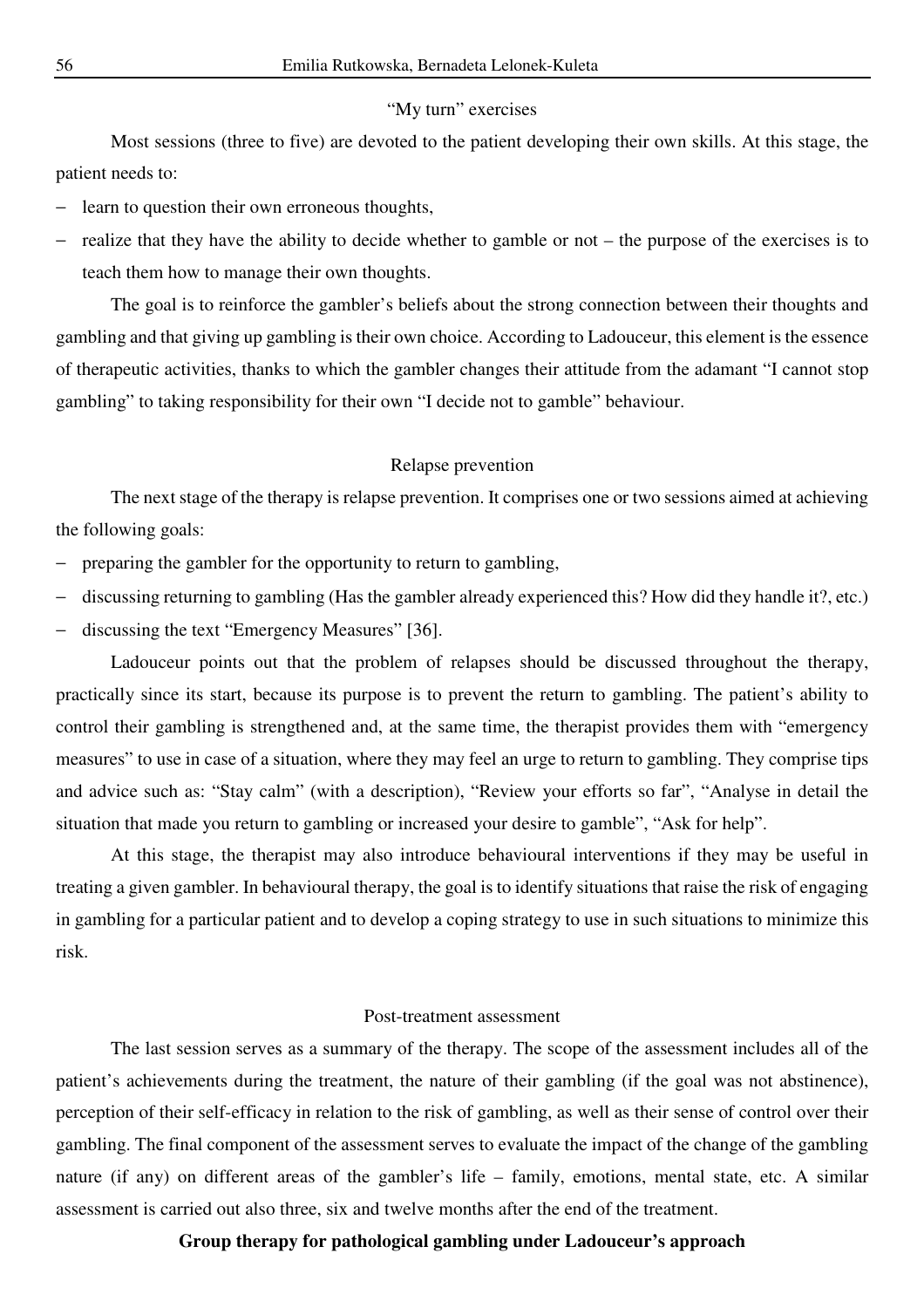As in the case of individual therapy, therapeutic work in groups conducted according to the cognitivebehavioural model under Ladouceur's approach involves modifying erroneous beliefs regarding the perception of interrelations between random events in a game. It is additionally supplemented with an analysis of various behavioural strategies that may help to avoid gambling [37, 38].

Group psychotherapy for people with a gambling problem is designed for 13 sessions taking place once a week. The first session is an introductory session, where information regarding the organization and principles of group work are discussed. Each subsequent session has a similar, specific structure. The session begins with the group participants discussing the task they were asked to complete over the week. The main part of the session is educational and consists in teaching the group participants about pathological gambling. Then the participants are encouraged to discuss the information provided in the educational part, referring to examples from their own lives. At the end of each meeting, participants receive a homework assignment to do during the week, which is then discussed at the next session.

Each of the group therapy sessions is devoted to a particular subject, which include: (1) gains and losses resulting from gambling, (2) the concept of chance, the illusion of control and interdependence of plays, (3) the distinction between an excessive gambler and a pathological gambler and the phases of the development of a gambling addiction, (4) discussion of the determinants and origin of pathological gambling, (5) a list of situations that increase the risk of gambling, (6) behavioural strategies to avoid gambling, (7) thoughts and beliefs conducive to gambling, (8) constructive thoughts which serve as an alternative to automatic thoughts conducive to gambling, (9) difficulties in adopting alternative beliefs and behaviours, (10) analysis of risk factors that may lead to gambling relapses, (11) re-analysis of cognitive biases conducive to gambling (illusion of control, interdependence of plays, superstitions, etc.), (12) relapse analysis: warning signs, prevention strategies.

The last (thirteenth) therapy session is devoted to summarizing changes in the therapy. It also includes a revision of the information analysed so far.

## **Example of the application of Robert Ladouceur's approach to working with a patient – a case study**

In this section, we present an example of using Ladouceur's cognitive-behavioural approach in a therapy for a patient with an alcohol addiction and a pathological gambling problem.

The patient is 45 years old, married, has two adult children and lives with his family. He has vocational secondary education, has been unemployed for three years and is supported financially by his wife. He has had a problem with alcohol for around 15 years, and with gambling for 10 years, according to his claims. About a month before coming to the clinic, he completed an inpatient therapeutic program for people addicted to alcohol. The therapy for pathological gambling began at an advanced stage of the work on his alcohol addiction. According to the interview conducted with the patient, he played mainly gaming machines. As a result, he had considerable debts, but his family repaid them. His parents sold valuable family heirlooms and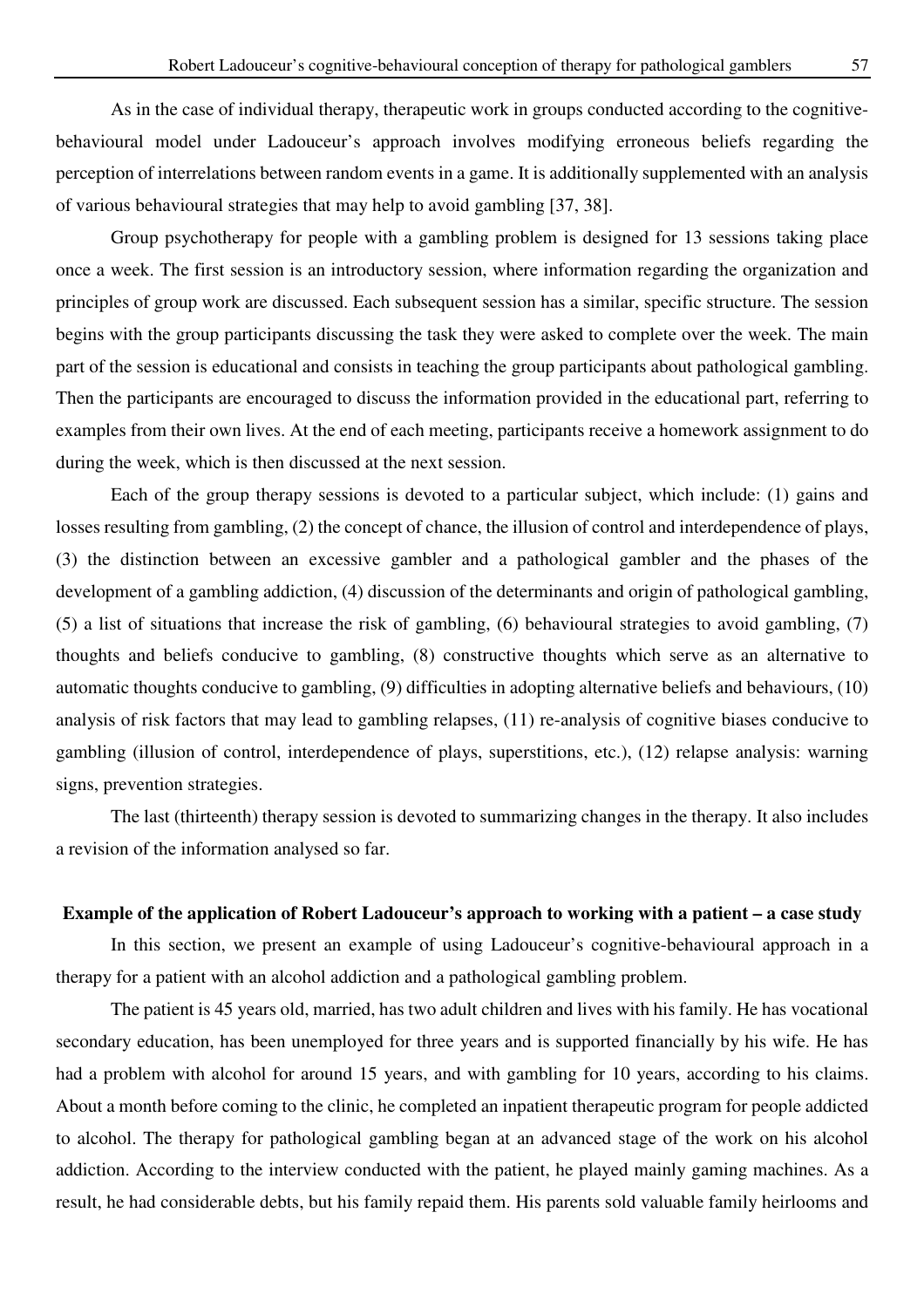his wife took two loans, which she has not repaid yet. He does not have any close friends – he says that his friends left because he borrowed money from them to gamble and still has not paid them back.

The cognitive component of the therapy was concerned with the analysis of a gambling situation recreated by the patient and the identification of his erroneous beliefs. During the session, the patient identified the following automatic thoughts and beliefs related to playing the machines: "It's my machine, I know it, I know how to play to win", "I lost a large amount of money today, the machine must start paying out soon", "I won many times, I'll win again for sure", "I must often stroke my machine, then I'm sure it'll let me win". After identifying inner dialogues associated with gambling, the focus of the session was to induce cognitive dissonance in the patient on the basis of the belief: "It's my machine, I know it, I know how to play to win". The therapist referred to what the patient had said by paraphrasing his statement: "I understand that there are situations when you play on your machine and you win?" Then he started a dialogue with the patient by asking the following questions: "Do other machines sometimes pay out anything?", "Does it happen that your machine does not pay out?", "Have the other machines that you played not paid out?". During the dialogue with the patient, the notions of randomness of games and chance were introduced and discussed, and then alternative beliefs were formulated together with the patient with respect to the following statement: "No matter which machine you play, sometimes you win and sometimes you lose, but it's based on random probability". The cycle of therapeutic dialogue concerned with inducing dissonance in relation to the concepts of chance and randomness of games was repeated with the patient several times during subsequent sessions with respect to the other identified beliefs.

The behavioural component of the therapy involved compiling together with the patient a list of strategies that could be useful to him in reducing the likelihood of engaging in gambling. The patient decided that the following strategies would be useful to him: "I will not carry more than PLN 10 in cash", "I will cancel my ATM card, I want only my wife to have access to our money", "I will tell my wife where I played, ask her to go there and say that I self-excluded because I have a gambling problem", "I will participate regularly in AA meetings", "I will work on building new relationships with people".

Working on the issue of gambling based on Ladouceur's model took the therapist and the patient 9 sessions. The discussed therapeutic work was part of a broader therapeutic process involving work on the prevention of addiction relapses, which also included gambling-related issues. The subsequent work with the patient also focused on his behaviour patterns that made it difficult for him to function satisfactorily in family relationships, social interactions and professional roles.

## **Conclusions**

In this paper, we have presented the main premises and methods of individual and group therapy for people with a pathological gambling problem, which have been successfully used by Ladouceur and his colleagues in Canada for many years. There are many empirical studies on the therapeutic program based on his idea, which show its usefulness in working with people diagnosed with pathological gambling [35, 37,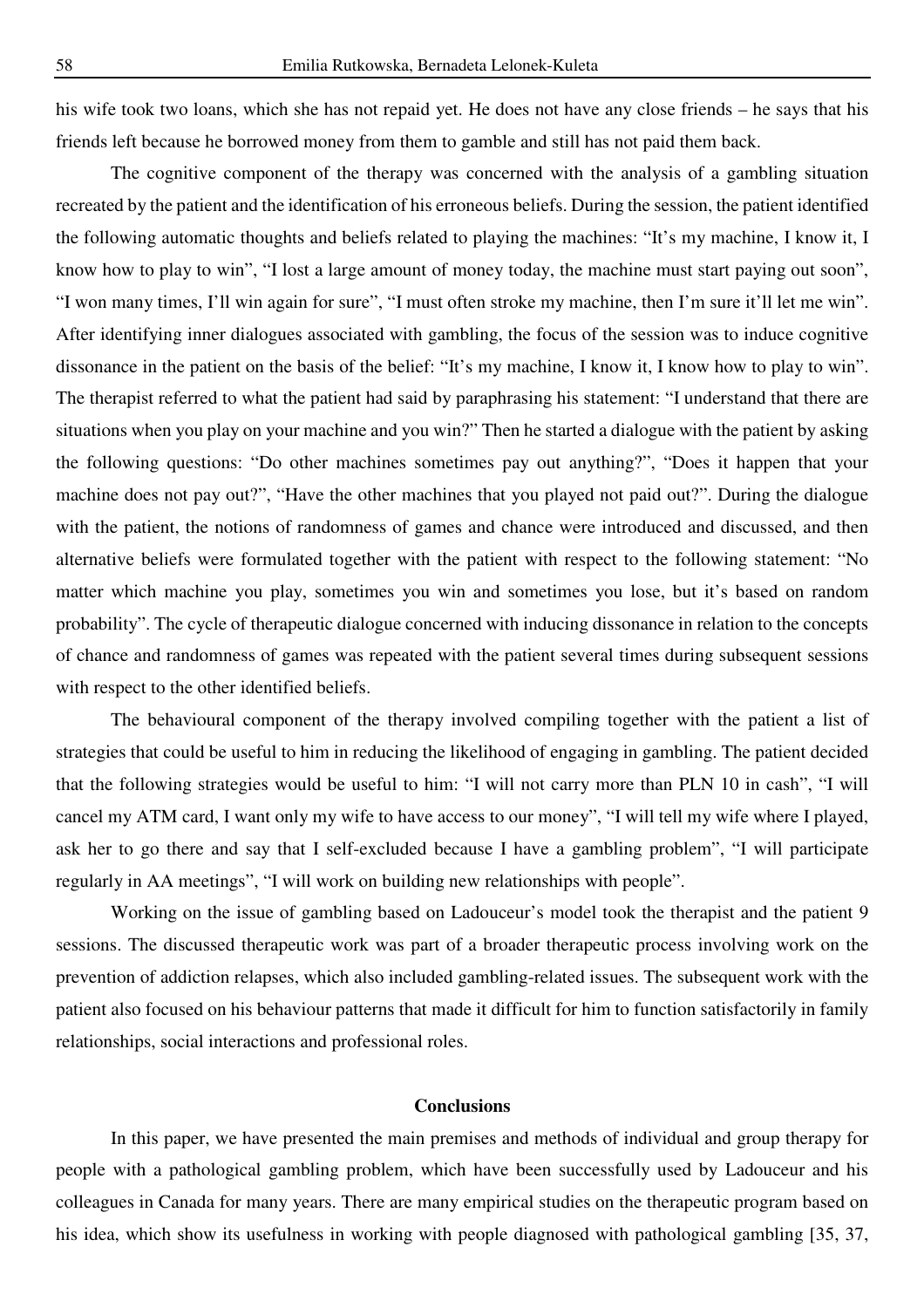38]. The effectiveness of this approach was analysed in terms of the effectiveness of individual therapy [39] and group therapy [38], as well as particular therapeutic techniques [40].

As far as individual therapy for gamblers based on the discussed approach is concerned, Toneatto and Ladouceur's literature review [39] shows that 85% of patients who completed treatment based on this model did not meet the criteria for pathological gambling after the treatment, and these effects lasted for at least one year after the end of the treatment.

Researchers at the University of Laval in Canada also studied the effectiveness of Ladouceur's approach in group therapy for people with a pathological gambling problem [38]. The study compared two groups of participants of a group therapy and people who were waiting for the start of treatment. The results of the study showed that 88% of the treated gamblers no longer met the DSM-IV criteria for pathological gambling, compared to 20% of the control group. Moreover, the effects of the therapy were relatively stable, as demonstrated by follow-up evaluations carried out 6, 12 and 24 months after the end of the treatment.

The research conducted by Ladouceur's team [41] also compared the effectiveness of cognitive and behavioural techniques in the treatment of people with a pathological gambling problem. The results of the study have shown that both the techniques aimed at changing the patient's beliefs and those aimed at changing their behaviour have similar effectiveness in the work with patients with a pathological gambling problem.

In light of the above, it seems that Ladouceur's therapy program is an effective tool and can be used in whole or in parts when working with people with a gambling problem, also in Poland. A significant advantage of this approach is its short-term nature. The patient's main personality mechanisms do not have to be addressed at the initial stage of therapy, so the focus can be placed on the primary problem instead, i.e. gambling. This approach provides the therapist with an effective and reliable step-by-step scenario; however, as in the case of all therapeutic approaches, it also has some limitations. First of all, the patient must be able to scrutinize their own thoughts and subliminal assumptions. This first barrier can be insurmountable for some patients. In addition, the approach assumes a high level of the patient's involvement in the therapeutic process and their regular work on the assigned tasks, which are the basis of the effectiveness of the therapy. Some patients with addictions do not even try to complete these assignments, which may inhibit the therapeutic process. The cognitive approach helps to deal with distressing symptoms but it does not address their underlying causes. Due to these limitations, the discussed tools should be used in a flexible manner and adapted to the situation of a particular patient.

#### **References**

- 1. Słownik Języka Polskiego online [Online Polish Language Dictionary]. www.sjp.pl, accessed: 21.02.2014.
- 2. Act of 19 November 2009 on Gambling Games. Journal of Laws of 2009, no. 201, item 1540.
- 3. Ministry of Finance. Informacja o realizacji ustawy o grach losowych w 2012 roku [Information on the implementation of the Act on games of chance in 2012]. Warsaw, 2013.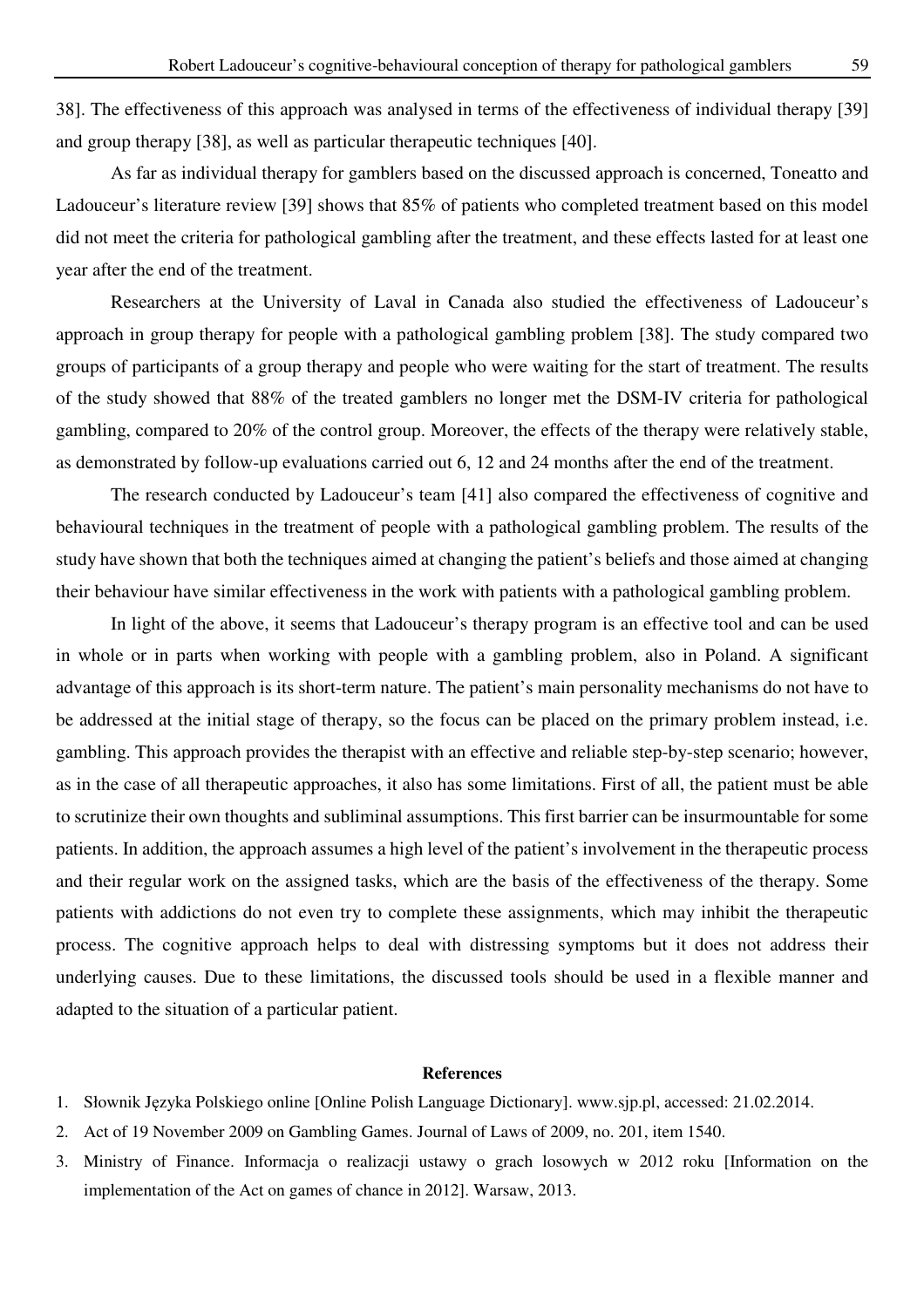- 4. DSM-5 Table of Contents. Washington, DC: American Psychiatric Association. www.DSM5.org, accessed: 18.02.2014.
- 5. Diagnostic and statistical manual of mental disorders. DSM-IV. Washington, DC: American Psychiatric Association, 1995.
- 6. Freud S. Dostojewski und die Vatertötung [Dostoevsky and Parricide]. Munich: Hrsg. von René Fülöp-Millerund Fritz Eckstein, 1928.
- 7. Bergler E. On the psychology of the gambler. American Imago, 1936; 22: 409–441.
- 8. Fenichel O. The psychoanalytic theory of neurosis. New York: W.W. Norton & Co. Inc.; 1945.
- 9. Padwa H, Cunningham J. Addiction: A reference encyclopedia. Santa Barbara, CA: ABC–CLIO; 2010.
- 10. Lesieur HR, Custer RL. Pathological gambling: Roots, phases, and treatment. Ann. Am. Acad. Polit. Soc. Sci. 1984; 474(146): 146–156. SAGE Publications: http://ann.sagepub.com, accessed: 20.11.2007.
- 11. Chevalier S, Hamel D, Ladouceur R, Jacques Ch, Allard D, Sévigny S. Comportements de jeu et jeu pathologique selon le type de jeu au Québec en 2002 [Gambling behaviour and pathological gambling according to the type of gambling in Quebec in 2002]. Montreal and Quebec: National Institute of Public Health of Quebec and the Laval University; 2004. www.inspq.qc.ca, accessed: 17.03.2006.
- 12. Lelonek-Kuleta B. Psychospołeczne korelaty uzależnień od gier hazardowych [Psychosocial correlates of addiction to gambling]. Lublin: John Paul II Catholic University of Lublin; 2012.
- 13. Minet S, Meijas S, Druine C, Somers W, Hoffmann E, Servais L, et al. Du plaisir du jeu à la souffrance. Une enquête sur le jeu et la dépendance au jeu [From the pleasure of the game to the suffering. An investigation into gambling and gambling addiction]. Brussels: Free University of Brussels, Institute of Sociology, Centre for Psycho-Sociology of Opinion; 2004. www.ulb.ac.be/soco/creatic, accessed: 17.12.2005.
- 14. Ogińska-Bulik N. Uzależnienie od czynności. Mit czy rzeczywistość? [Addiction to activities. Myth or reality?] Warsaw: Difin; 2010.
- 15. Blaszczynski A, Nower L. A pathways model of problem and pathological gambling. Addict. 2002; 97(5): 487– 499.
- 16. Moskalewicz J, Badora B, Gwiazda M, Herrmann M, Kalka J. Oszacowanie rozpowszechnienia oraz identyfikacja czynników ryzyka i czynników chroniących: hazardu, w tym hazardu problemowego (patologicznego) oraz innych uzależnień behawioralnych [Estimation of prevalence and identification of risk factors and protective factors concerning gambling, including problem (pathological) gambling and other behavioural addictions]. Warsaw: CBOS; 2012.
- 17. Cunningham-Williams RM, Cottler LB. The epidemiology of pathological gambling. Sem.Clin. Neuropsychiatry 2001; 6(3): 155–166.
- 18. Welte JB, Barnes GM, Wieczorek WF, Tidwell MC, Parker J. Gambling participation in the US Results from a national survey. J.Gambl. Stud. 2002; 18: 313–337.
- 19. Williams RJ, Volberg RA, Stevens RMG. The population prevalence of problem gambling: Methodological influences, standardized rates, jurisdictional differences and worldwide trends. Report prepared for the Ontario Problem Gambling Research Centre and the Ontario Ministry of Health and Long Term Care; 2012. http://hdl.handle.net/10133/3068, accessed: 15.02.2014.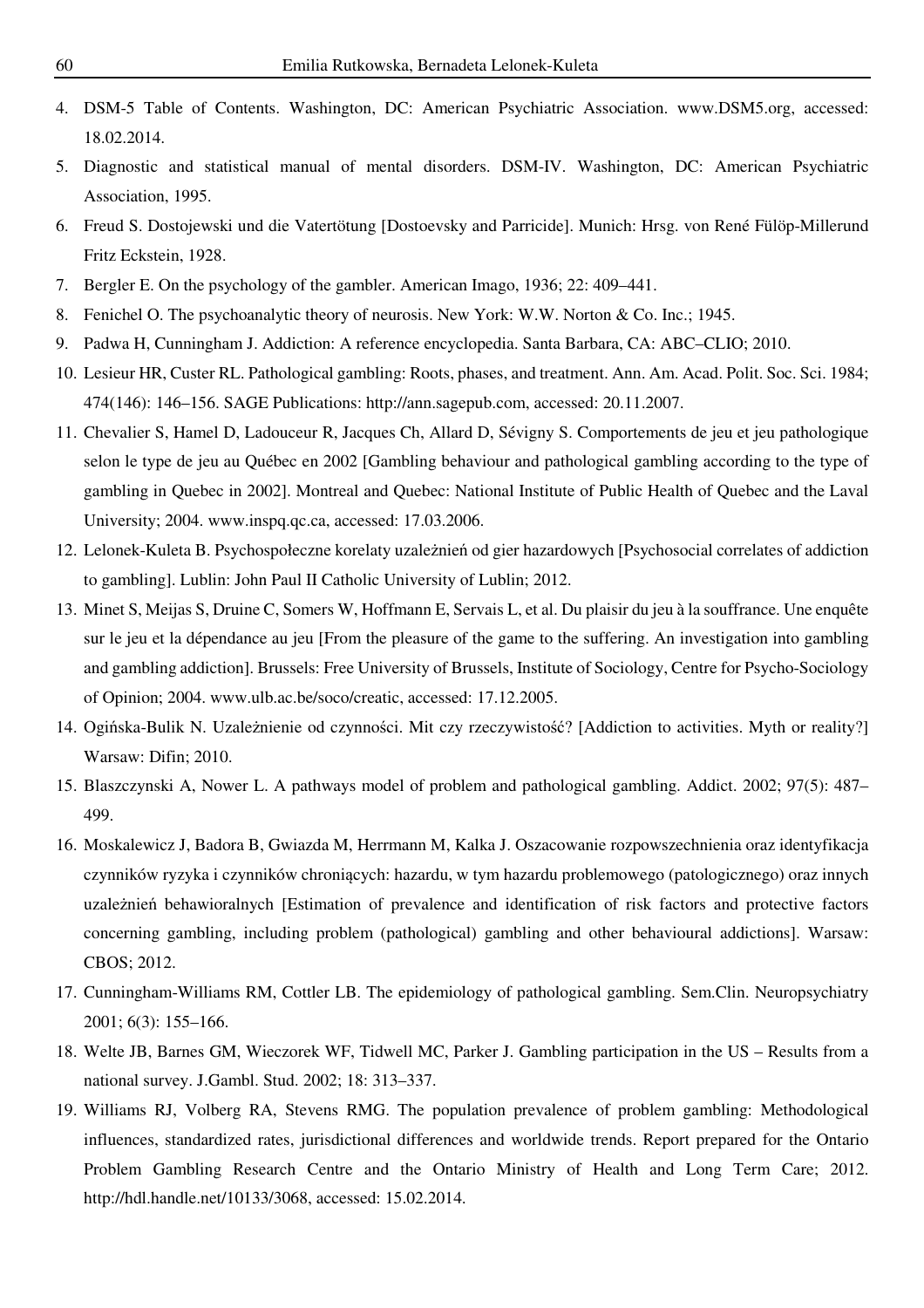- 20. Shaffer HJ, Korn DA. Gambling and related mental disorders: A public health analysis. Ann. Rev. Publ. Health 2002; 23: 171–212.
- 21. Le jeux de hasard au Canada. Rapport du Conseil National du bien-être social [Gambling in Canada. Report of the National Council of Welfare]; 1996. http://www.ccsa.ca/ccsa, accessed: 16.04.2006.
- 22. Mellibruda J. Psychologiczna problematyka uzależnień od alkoholu i narkotyków [Psychological issues in addiction to alcohol and drugs]. In: J. Strelau (ed.), Psychologia. Podręcznik akademicki. T. 3 [Psychology. Academic Handbook. Vol. 3]. Gdańsk: GWP. 2005; 691–710.
- 23. Pindiur A. Życie wolne od hazardu. Wskazówki dla terapeuty [A life free of gambling. Guidelines for the therapist]. In: B. Woronowicz (ed.) Hazard. Historia, zagrożenia i drogi wyjścia [Gambling. The history, threats and the ways out]. Poznań: Media rodzina. 2012; 121–168.
- 24. Fong, T. Types of psychotherapy for pathological gamblers. Psychiatry (Edgmont), 2005;2(5): 32–39.
- 25. Abadi M. Psychoanalysis of gambling. Rev.Psicoanal. 1964; 21: 366–373.
- 26. Goldenberg H, Goldenberg I. Terapia rodzin [Family therapy]. Kraków: Wydawnictwo Uniwersytetu Jagiellońskiego, 2006.
- 27. Ladouceur R, Lachance S. Overcoming pathological gambling. Therapist guide. Oxford: Oxford University Press, 2007.
- 28. Beck J. Terapia poznawcza. Podstawy i zagadnienia szczegółowe [Cognitive therapy: Basics and beyond]. Kraków: Wydawnictwo Uniwersytetu Jagiellońskiego, 2005.
- 29. Popiel L, Pragłowska E. Psychoterapia poznawczo-behawioralna [Cognitive-behavioral psychotherapy]. Warsaw: Wydawnictwo Paradygmat, 2008.
- 30. Ladouceur R, Sylvain C, Boutin C, Doucet C. Understanding and treating the pathological gambler. Ontario: John Wiley & Sons; 2002.
- 31. Petry NM. Pathological gambling: Etiology, comorbidity and treatment. Washington, DC: American Psychiatric Association, 2005.
- 32. Toneatto T. Cognitive therapy for problem gambling. Cogn.Beh.Pract. 2002; 9: 191–199.
- 33. Riscwood D, Blaszczynski A, Delfabbro P, Dowling N, Heading K. The psychology of gambling. In: https://www.psychology.org.au/Assets/Files/APS-Gambling-Paper-2010.pdf; 2010, accessed: 4.01.2018
- 34. Joukhador J, Blaszczynski A, MacCallum F. Superstitious beliefs in gambling among problem and social gamblers: Preliminary data. J. Gambl. Stud. 2004; 20: 171–180.
- 35. Ladouceur R, Boutin C, Doucet C, Lachance S, Sylvain C. Programme d'évaluation et de traitement des joueurs excessifs [Evaluation and treatment program for excessive gamblers]. Québec: Centre pour la prévention et le traitement du jeu; 2000.
- 36. Ladouceur R, Lachance S. Overcoming your pathological gambling: Workbook (Treatments That Work). London: Oxford University Press, 2006.
- 37. Ladouceur R, Sylvain C, Letarte H, Giroux I, Jacques Ch. Cognitive treatment of pathological gamblers. Beh. Res. Ther. 1998: 36: 1111–1119.
- 38. Ladouceur R, Sylvain C, Boutin C, Lachance S, Doucet C. Group therapy for pathological gamblers: A cognitive approach. Beh. Res. Ther. 2003, 41: 587–596.